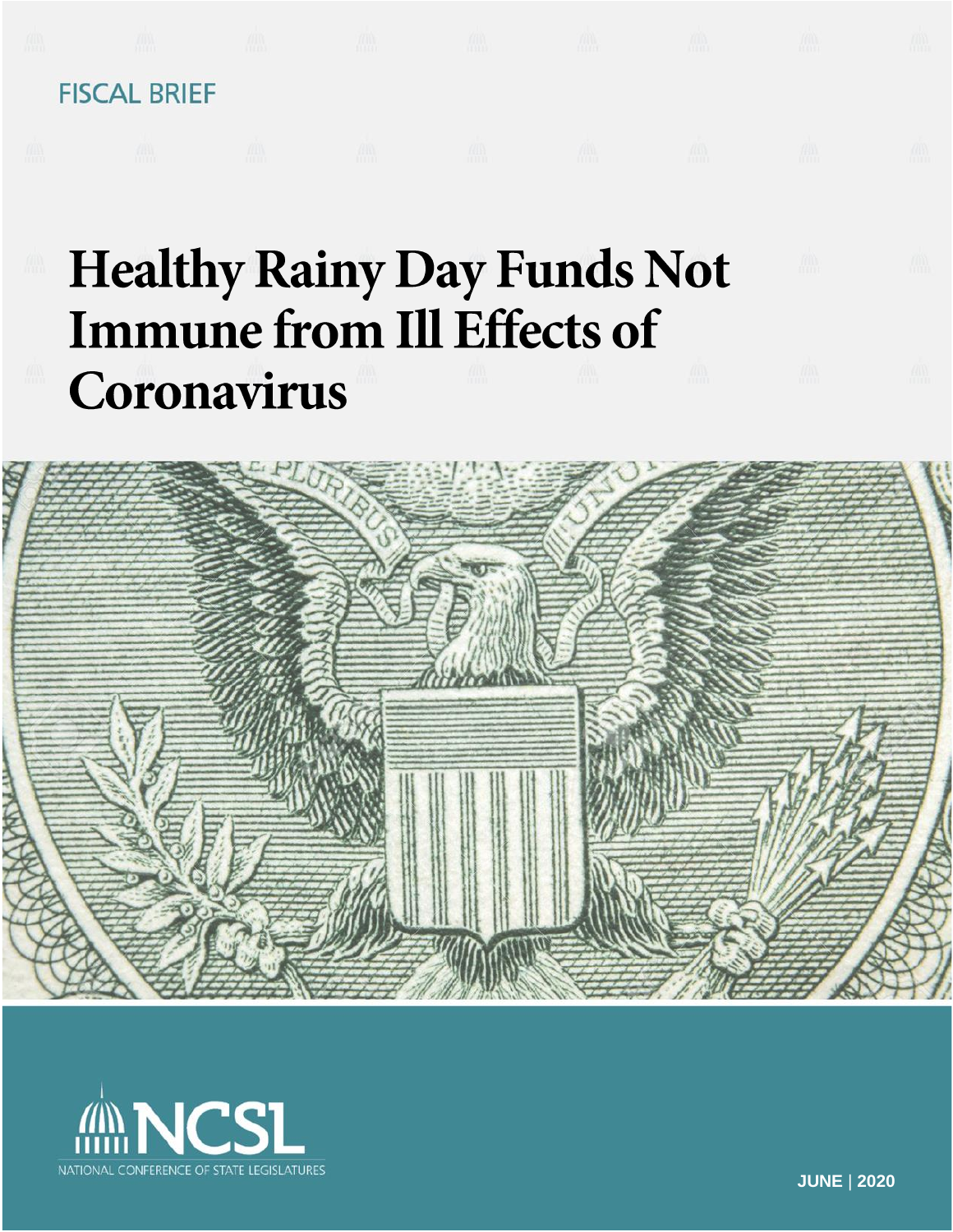Heading into 2020, state budget reserves were as healthy as they had ever been, averaging between 8% and 12% for most states. Yet faced with the coronavirus pandemic and massive revenue reductions from the economic shutdown, those seemingly plentiful rainy day reserves amount to a mere drop in the bucket.

The concept of a rainy day fund is straightforward: Save money when times are good to use when the economy takes a downturn.

Rainy day funds are viewed as an important component of state fiscal health. However, many states also carry forward excess general funds and other funds from year to year that can help address budget shortfalls. These funds, combined with rainy day accounts, make up a state's year-end balance, which is a better indicator of overall state fiscal health.

### **Lessons of the Great Recession**

During the Great Recession, states used a combination of budget cuts, revenue enhancements and budget reserve funds to close significant budget gaps. As the effects of the recession continued, yearend balances dropped to a low of about 4.8% of state general fund spending in FY 2009.



While the economic expansion that occurred after the Great Recession was characterized by slow but steady growth, states recognized the importance of their rainy day fund safety nets and took steps to replenish those funds. Since FY 2013, year-end balances have on average hovered between 10% and 12% of general fund spending. This will provide states some flexibility as they grapple with the catastrophic revenue fallout of the COVID-19 pandemic.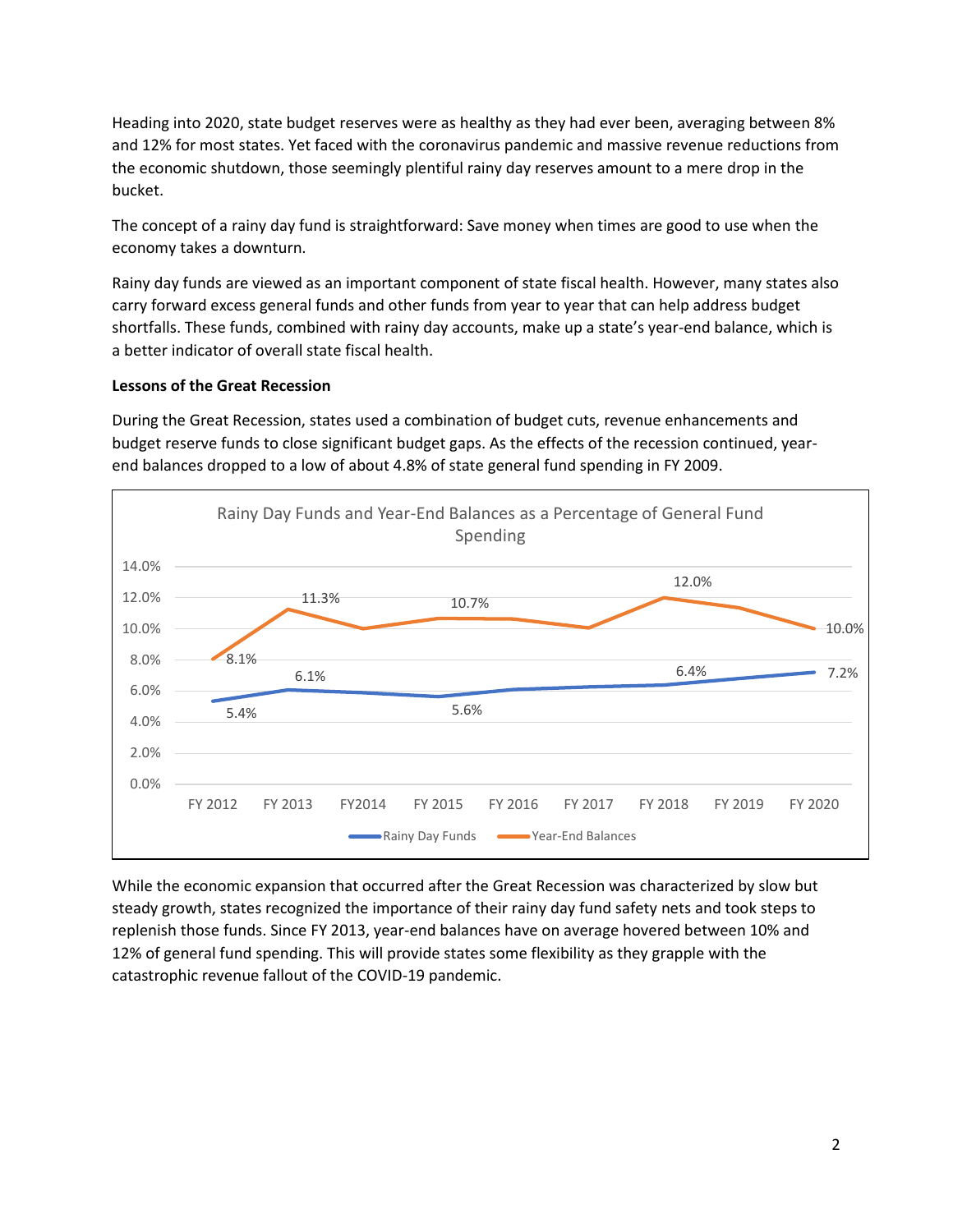

### **Fund volatility**

However, rainy day funds and year-end balance amounts vary greatly by state, and no state likely has enough to cover the cost of the COVID-19 pandemic and resulting economic decline.

States with the largest year-end balances as a percentage of their general fund spending tend to be states heavily reliant on volatile severance tax revenues. Alaska had a year-end balance of about 40% of general fund spending in FY 2019, North Dakota's was 22% and New Mexico's was nearly 20%. Wyoming has the largest year-end balance as a percentage of its general fund spending at 109%. These states, however, are also dealing with low demand for oil in addition to revenue losses related to COVID-19. In some cases, oil prices per barrel are half of what states budgeted, so even states with the most robust rainy day funds may find them falling short.

While many states reliant on severance taxes tend to have the largest balances relative to their general funds, a number of other states build up above average year-end balances. These balances will help many states cover short-term costs as most state economies are shut down, but they may not be nearly enough to address the longer-term effects of the expected economic decline.

#### **Will Rainy Day Funds be Enough to Weather the Storm?**

There is a lot of uncertainty around the magnitude of revenue losses states will experience for the remainder of FY 2020 and into FY 2021. Revenue estimators do not know what the reopening of businesses will fully look like, or when states will welcome tourists back for conventions, sporting events and other large gatherings that generate significant revenue. But early estimates show states could face revenue losses upwards of 20% between the beginning of March and the end of December, nearly double the average state year-end balance.

Those revenue losses are only part of the equation. As we saw during the Great Recession, the demand for health and social service programs increases during a recession, squeezing state budgets. States have already been working to expand access to unemployment benefits, food assistance programs and health care. They have also been providing grants to small businesses and other assistance to companies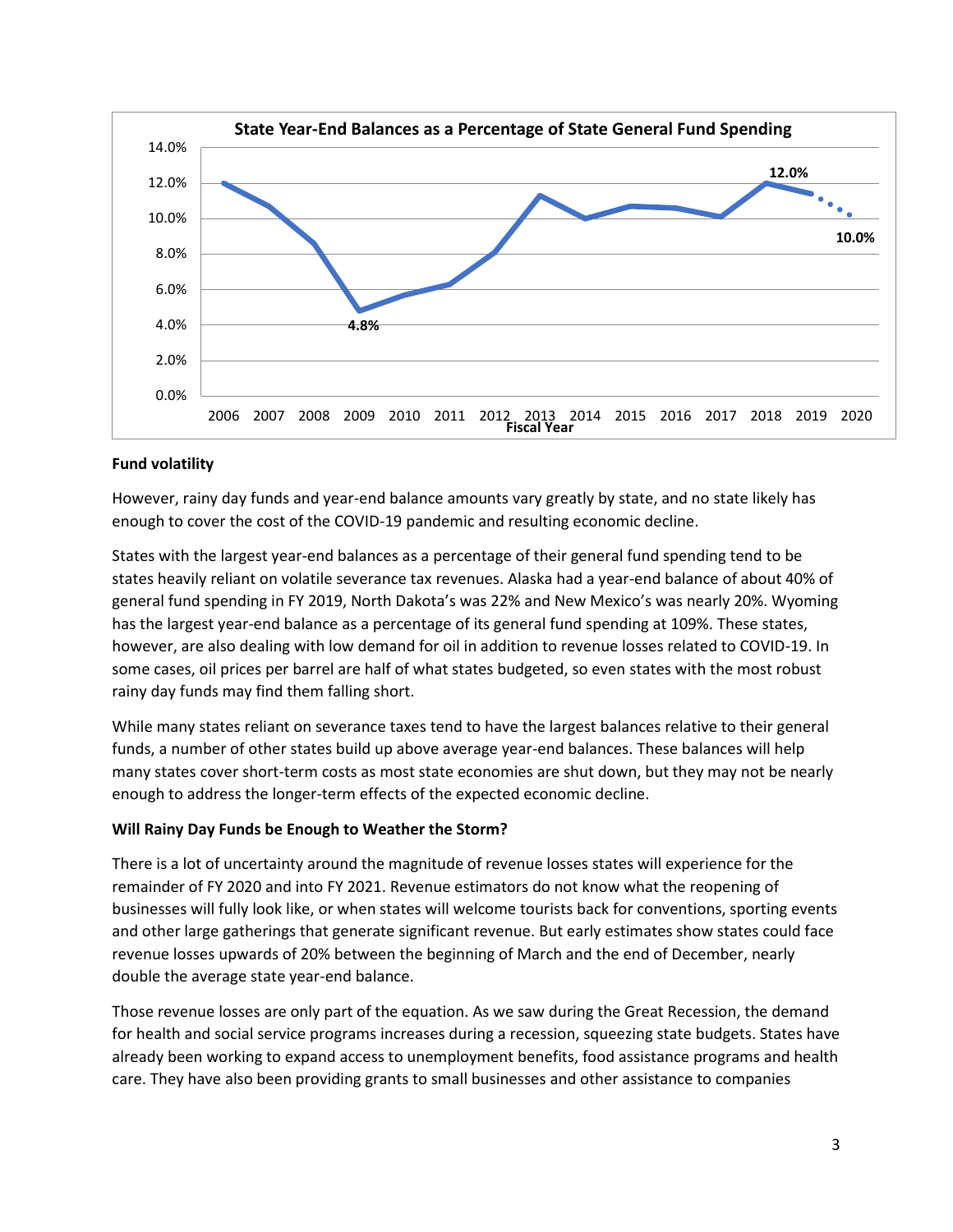affected by the shutdown. These are important steps to protect citizens and businesses during an unprecedented time, but these actions also increase state budget shortfalls.

States also face challenges relating to the use of their rainy day fund reserves. Many states cannot access their reserve funds without an act of the legislature. That may not be a challenge during normal years, but these are extraordinary times.

Several legislatures adjourned or suspended operations due to the COVID-19 pandemic. Other states have a cap on the amount that can be withdrawn in a fiscal year, or requirements that amounts withdrawn be replaced within the current or subsequent fiscal year, which could prove difficult if state revenues continue to decline. NCSL has more information on state rainy day fund deposit and withdrawal requirements in our [Rainy Day Fund Structures](https://www.ncsl.org/Portals/1/Documents/fiscal/RDF_2018_Report.pdf) report.

State lawmakers wisely heeded the call to prepare themselves for another economic downturn after the last recession, but none could have predicted a decline with such immediate and drastic effects on state finances. Rainy day fund and other state reserves may help states soften the blow, but states will still face difficult budget choices in the coming months, and perhaps years.

| Budget Stabilization Funds: FY 2018, FY 2019 and FY 2020 |                |                     |                     |  |  |
|----------------------------------------------------------|----------------|---------------------|---------------------|--|--|
| --Millions of Dollars--                                  |                |                     |                     |  |  |
| Jurisdiction                                             | <b>FY 2018</b> | FY 2019 (estimated) | FY 2020 (projected) |  |  |
| Alabama                                                  | \$609.4        | \$614.2             | \$666.4             |  |  |
| Alaska                                                   | \$2,396.8      | \$2,274.4           | \$2,484.4           |  |  |
| Arizona                                                  | \$457.8        | \$713.4             | \$1,018.8           |  |  |
| Arkansas                                                 | \$37.0         | \$13.1              | \$58.9              |  |  |
| California                                               | \$10,807.0     | \$14,358.0          | \$16,516.0          |  |  |
| Colorado                                                 | N/A            | N/A                 | N/A                 |  |  |
| Connecticut                                              | \$1,185.3      | \$2,278.3           | \$2,707.8           |  |  |
| Delaware                                                 | \$231.6        | \$240.4             | \$252.4             |  |  |
| District of Columbia                                     | \$1,335.5      | \$1,337.9           | \$1,339.7           |  |  |
| Florida                                                  | \$1,416.5      | \$1,483.0           | \$1,574.2           |  |  |
| Georgia                                                  | \$2,556.6      | \$2,556.6           | N/R                 |  |  |
| Hawaii                                                   | \$374.6        | \$380.6             | \$391.7             |  |  |
| Idaho                                                    | \$413.5        | \$373.2             | \$373.2             |  |  |
| Illinois                                                 | \$0.0\$        | \$0.0\$             | \$0.0\$             |  |  |
| Indiana                                                  | \$507.7        | \$519.1             | \$525.2             |  |  |
| lowa                                                     | \$620.3        | \$762.1             | \$783.9             |  |  |
| <b>Kansas</b>                                            | \$0.0\$        | \$0.0               | \$0.0\$             |  |  |
| Kentucky                                                 | \$93.8         | \$129.1             | \$306.2             |  |  |
| Louisiana                                                | \$321.1        | \$405.3             | \$438.0             |  |  |
| Maine                                                    | \$272.9        | \$297.2             | \$297.2             |  |  |
| Maryland                                                 | \$856.8        | \$882.3             | \$1,206.6           |  |  |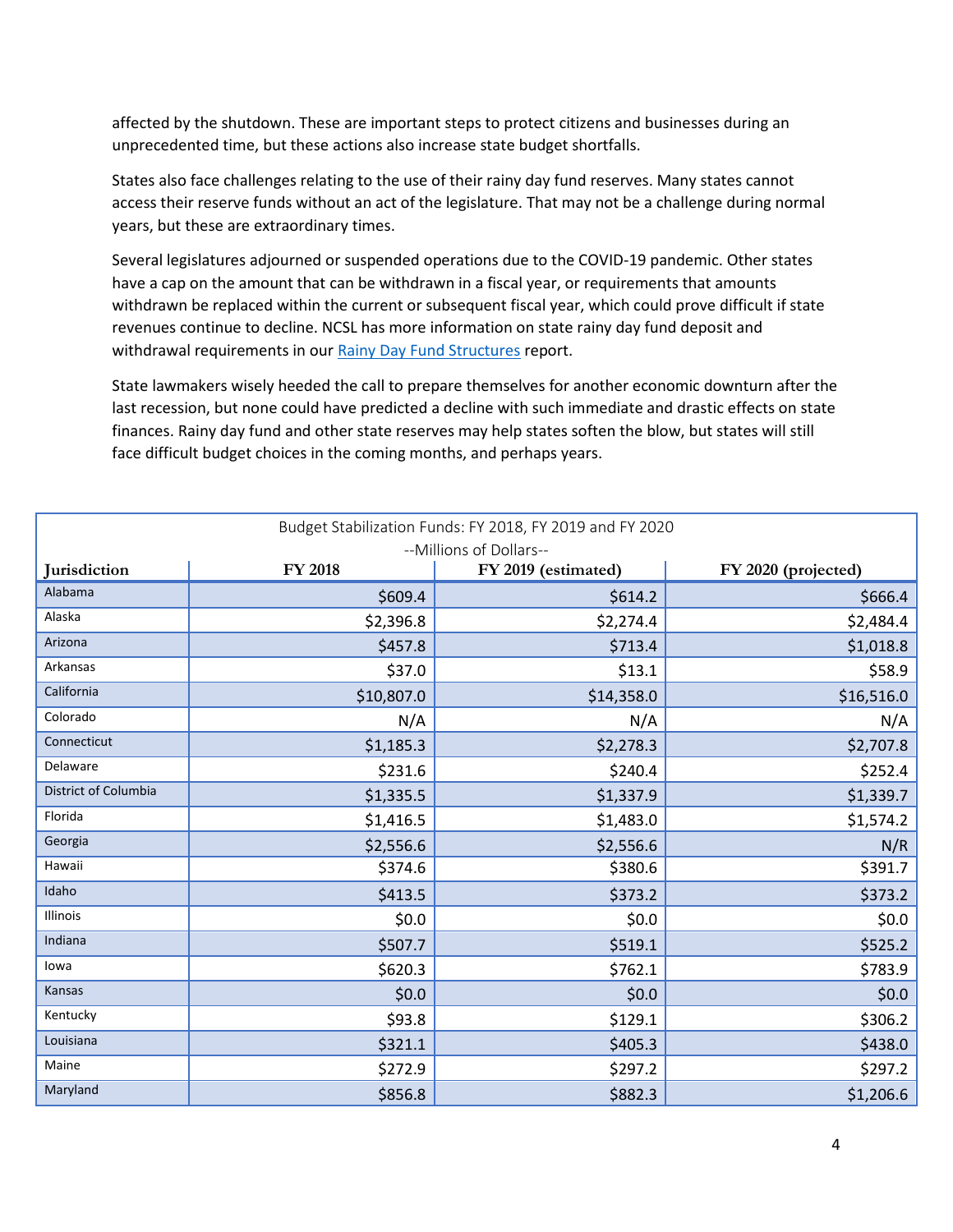| Budget Stabilization Funds: FY 2018, FY 2019 and FY 2020 |                |                                                |                     |  |  |
|----------------------------------------------------------|----------------|------------------------------------------------|---------------------|--|--|
| <b>Jurisdiction</b>                                      | <b>FY 2018</b> | --Millions of Dollars--<br>FY 2019 (estimated) | FY 2020 (projected) |  |  |
| Massachusetts                                            | \$2,001.3      | \$3,424.4                                      | \$3,990.2           |  |  |
| Michigan                                                 | \$1,006.0      | \$1,155.7                                      | \$1,218.3           |  |  |
| Minnesota                                                | \$2,048.2      | \$2,424.7                                      | \$2,424.7           |  |  |
| Mississippi                                              | \$295.3        | \$349.7                                        | \$549.6             |  |  |
| Missouri                                                 | \$616.2        | \$651.3                                        | \$658.8             |  |  |
| Montana                                                  | \$0.0          | \$60.7                                         | \$72.8              |  |  |
| Nebraska                                                 | \$339.9        | \$333.5                                        | \$377.1             |  |  |
| Nevada                                                   | \$179.9        | \$331.3                                        | \$375.8             |  |  |
| New Hampshire                                            | \$110.0        | \$115.0                                        | \$115.0             |  |  |
| New Jersey                                               | \$0.0\$        | \$401.4                                        | \$401.4             |  |  |
| <b>New Mexico</b>                                        | \$526.8        | \$968.1                                        | \$1,473.8           |  |  |
| New York                                                 | \$540.0        | \$790.0                                        | \$1,218.0           |  |  |
| North Carolina                                           | \$1,254.3      | \$1,254.3                                      | \$1,169.3           |  |  |
| North Dakota                                             | \$113.4        | \$399.9                                        | \$479.4             |  |  |
| Ohio                                                     | \$2,034.1      | \$2,691.6                                      | \$2,691.6           |  |  |
| Oklahoma                                                 | \$70.1         | \$451.6                                        | \$806.2             |  |  |
| Oregon                                                   | N/R            | N/R                                            | N/R                 |  |  |
| Pennsylvania                                             | \$22.8         | \$340.1                                        | \$518.3             |  |  |
| Puerto Rico                                              | N/R            | N/R                                            | N/R                 |  |  |
| Rhode Island                                             | \$198.5        | \$203.6                                        | \$210.2             |  |  |
| South Carolina                                           | N/R            | N/R                                            | N/R                 |  |  |
| South Dakota                                             | \$159.5        | \$169.8                                        | \$189.1             |  |  |
| Tennessee                                                | \$800.0        | \$875.0                                        | \$1,100.0           |  |  |
| Texas                                                    | \$11,043.4     | \$6,912.5                                      | \$8,131.7           |  |  |
| <b>USVI</b>                                              | N/R            | N/R                                            | N/R                 |  |  |
| Utah                                                     | \$578.2        | \$663.5                                        | \$757.4             |  |  |
| Vermont                                                  | \$123.3        | \$224.2                                        | \$225.9             |  |  |
| Virginia                                                 | \$283.3        | \$283.3                                        | \$643.8             |  |  |
| Washington                                               | \$1,369.4      | \$1,622.1                                      | \$1,893.2           |  |  |
| West Virginia                                            | N/R            | N/R                                            | N/R                 |  |  |
| Wisconsin                                                | \$320.1        | \$617.7                                        | \$630.0             |  |  |
| Wyoming                                                  | \$1,642.0      | \$1,654.8                                      | \$1,667.6           |  |  |
| <b>Total</b>                                             | \$52,170.2     | \$58,988.0                                     | \$64,929.7          |  |  |
| Source: NCSL survey of legislative fiscal offices, 2019. |                |                                                |                     |  |  |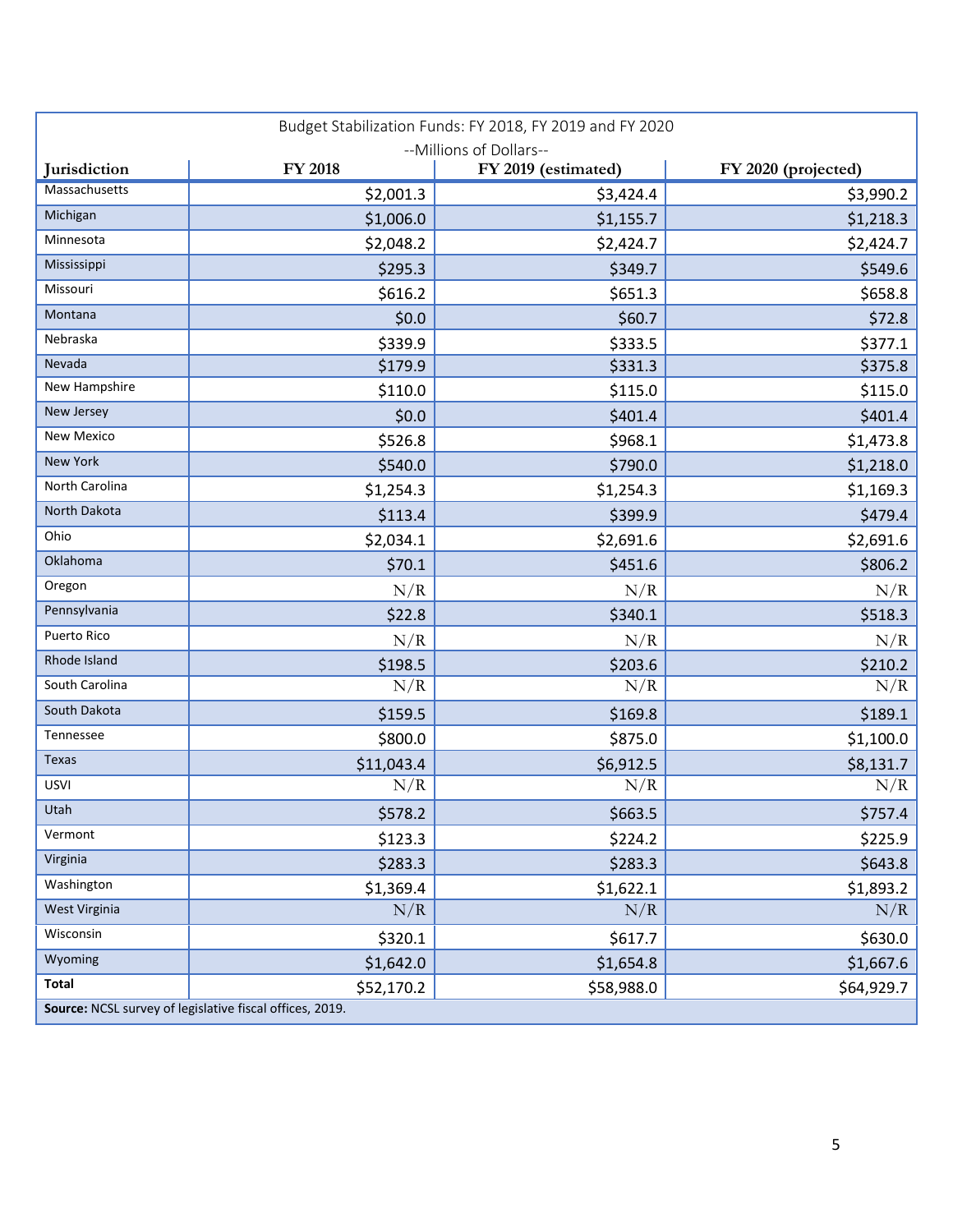| State Year-End Balances as a Percentage of State General Fund Expenditures |         |                     |  |  |  |
|----------------------------------------------------------------------------|---------|---------------------|--|--|--|
| Jurisdiction                                                               | FY 2019 | FY 2020 (projected) |  |  |  |
| Alabama ETF                                                                | 9.2%    | 6.7%                |  |  |  |
| Alabama GF                                                                 | 45.9%   | 46.1%               |  |  |  |
| Alaska                                                                     | 39.1%   | 44.5%               |  |  |  |
| Arizona                                                                    | 13.9%   | 9.1%                |  |  |  |
| <b>Arkansas</b>                                                            | 3.3%    | 1.0%                |  |  |  |
| California                                                                 | 13.8%   | 12.1%               |  |  |  |
| Colorado                                                                   | 9.3%    | 7.8%                |  |  |  |
| Connecticut                                                                | 17.7%   | 16.2%               |  |  |  |
| Delaware                                                                   | 13.8%   | 9.1%                |  |  |  |
| District of Columbia                                                       | 42.6%   | 36.6%               |  |  |  |
| Florida                                                                    | 9.1%    | 7.7%                |  |  |  |
| Georgia                                                                    | 11.0%   | 0.0%                |  |  |  |
| Hawaii                                                                     | 11.9%   | 10.9%               |  |  |  |
| Idaho                                                                      | 13.4%   | 14.0%               |  |  |  |
| <b>Illinois</b>                                                            | 1.2%    | 1.5%                |  |  |  |
| Indiana                                                                    | 8.2%    | 8.0%                |  |  |  |
| Iowa                                                                       | 12.2%   | 13.9%               |  |  |  |
| Kansas                                                                     | 12.2%   | 7.1%                |  |  |  |
| Kentucky                                                                   | 1.1%    | 2.7%                |  |  |  |
| Louisiana                                                                  | 4.2%    | 4.5%                |  |  |  |
| Maine                                                                      | 11.8%   | 10.4%               |  |  |  |
| Maryland                                                                   | 8.9%    | 6.7%                |  |  |  |
| Massachusetts                                                              | 9.3%    | 9.0%                |  |  |  |
| Michigan ETF                                                               | 0.4%    | 0.6%                |  |  |  |
| Michigan GF                                                                | 17.2%   | 18.5%               |  |  |  |
| Minnesota                                                                  | 13.1%   | 10.8%               |  |  |  |
| Mississippi                                                                | 6.3%    | 9.6%                |  |  |  |
| Missouri                                                                   | 13.6%   | 8.1%                |  |  |  |
| Montana                                                                    | 10.6%   | 11.9%               |  |  |  |
| Nebraska                                                                   | 13.9%   | 8.2%                |  |  |  |
| Nevada                                                                     | 13.2%   | 15.2%               |  |  |  |
| New Hampshire                                                              | 20.9%   | 6.0%                |  |  |  |
| New Jersey                                                                 | 4.4%    | 3.3%                |  |  |  |
| <b>New Mexico</b>                                                          | 19.2%   | 26.4%               |  |  |  |
| New York                                                                   | 10.6%   | 9.1%                |  |  |  |
| North Carolina                                                             | 12.5%   | 14.0%               |  |  |  |
| North Dakota                                                               | 20.6%   | 22.5%               |  |  |  |
| Ohio                                                                       | 18.3%   | 19.2%               |  |  |  |
| Oklahoma                                                                   | 7.3%    | 12.1%               |  |  |  |